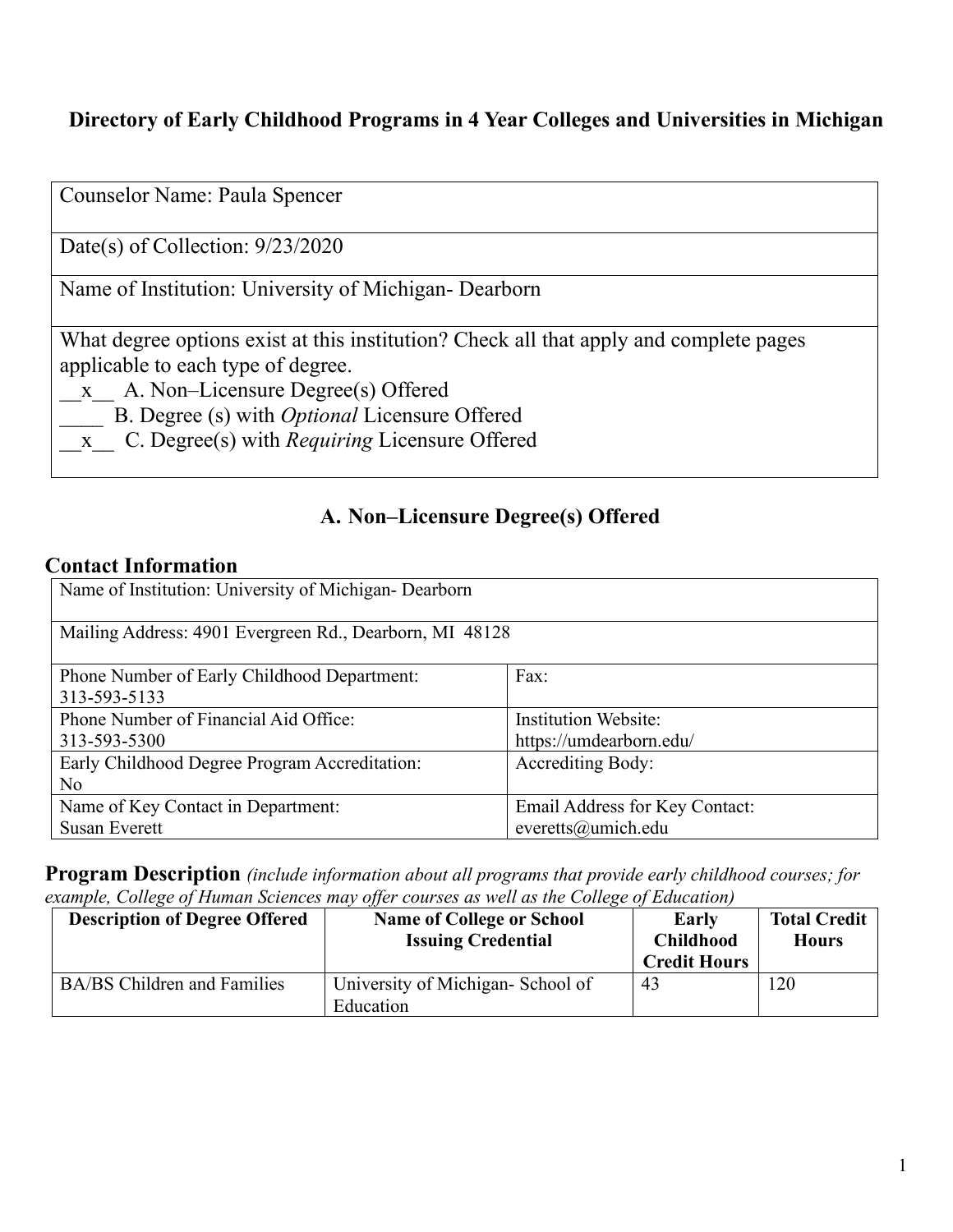# **Program Information**

| Requirements for admission to early childhood (EC) degree    | Transfer into the Children and Families       |
|--------------------------------------------------------------|-----------------------------------------------|
| program. Include admission requirements                      | program from a community college requires     |
|                                                              | a 2.5 GPA                                     |
| Requirements to enroll in EC classes. List any special       | None                                          |
| prerequisites                                                |                                               |
| Number of courses focused on birth-to-three intervention?    | $\mathbf{1}$                                  |
| Number of courses focused on early childhood special         | $\mathbf{1}$                                  |
| education?                                                   |                                               |
| Average # of EC courses offered each term                    | 9                                             |
| Average # of EC courses offered online each term             | $2 - 3$                                       |
| Average # of EC courses offered in summer term               | 6                                             |
| Average # of courses offered in Spanish each term            | None                                          |
| Average # of EC courses offered per Term (not summer) at     | All ECE courses are offered at least once per |
| night                                                        | year at night                                 |
| Average # of EC courses offered per term (not summer) on     | None                                          |
| Saturday                                                     |                                               |
| Average # of EC students per advisor.                        | Students are advised by the Early Childhood   |
|                                                              | faculty as needed                             |
| # total T.E.A.C.H. Early Childhood® BA Scholarships in       | 5                                             |
| Fiscal Year (FY) 2019-20                                     |                                               |
| Satellite campuses with EC courses (number and location)     | None                                          |
| Tuition cost per credit hour offered for on-campus, seated   |                                               |
| courses in FY 2020-21                                        | \$548                                         |
| Fees for on-campus, seated courses in FY 2020-21             | Info not availabe                             |
| Tuition cost per credit hour offered for online/distance     | \$548                                         |
| learning courses in FY 2020-21                               |                                               |
| Fees for online/distance learning courses offered in FY      | \$0                                           |
| 2020-21                                                      |                                               |
| List all 2-year schools with whom EC articulation            | Henry Ford Community College                  |
| agreements are in place                                      | Macomb Community College                      |
|                                                              | <b>Schoolcraft Community College</b>          |
|                                                              | Washtenaw Community College                   |
|                                                              | Transfer Agreement with Oakland               |
|                                                              | <b>Community College</b>                      |
| Provide link or text which describes student degree transfer | http://www.umd.umich.edu/transferstudents/    |
| policy (from                                                 |                                               |
| 2-year institutions to this university)                      |                                               |
| Average # of EC courses offered per Term in accelerated      | 6                                             |
| format (courses offered in 6 to 8 weeks)                     |                                               |
| Provide # of degrees awarded by type in FY 2019-20           | Info not available                            |
| Immigration status verified for admission                    | Check university requirements                 |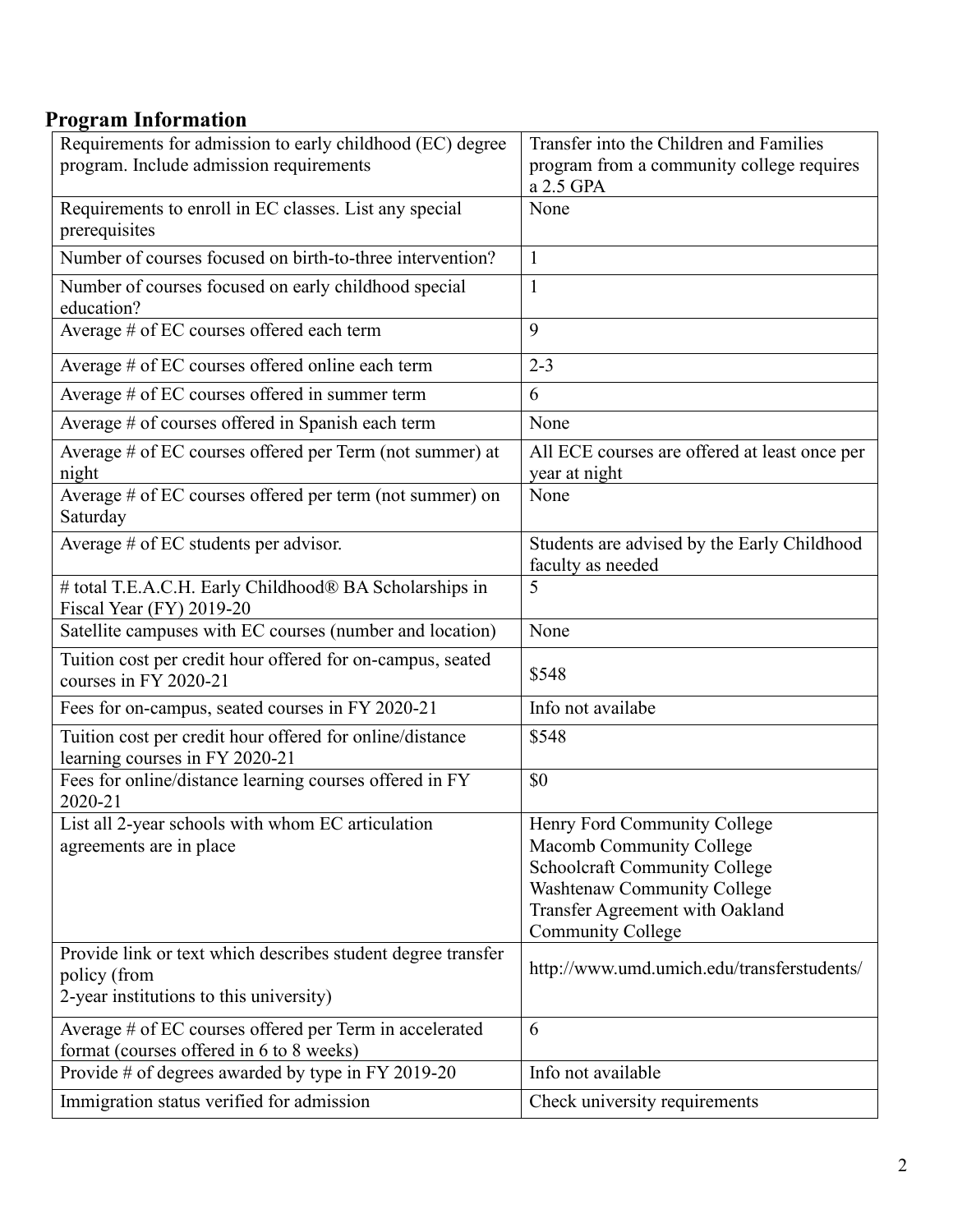# **C. Degree(s) with** *Requiring* **Licensure Offered**

### **Contact Information**

| Name of Institution: University of Michigan- Dearborn   |                                |  |
|---------------------------------------------------------|--------------------------------|--|
| Mailing Address: 4901 Evergreen Rd., Dearborn, MI 48128 |                                |  |
| <b>Phone Number of Department:</b>                      | Fax:                           |  |
| 313-593-5133                                            |                                |  |
| Phone Number of Financial Aid Office:                   | <b>Institution Website:</b>    |  |
| 313-593-5300                                            | https://umdearborn.edu/        |  |
| Degree Program Accreditation:                           | <b>Accrediting Body:</b>       |  |
| Yes                                                     | <b>CAEP</b>                    |  |
| Name of Key Contact in Department:                      | Email Address for Key Contact: |  |
| <b>Susan Everett</b>                                    | everetts@umich.edu             |  |

# **Program Description**

| <b>Description of</b>            | <b>Description of License</b> | <b>Name of College or School</b>              | Early                                   | <b>Total</b>                  |
|----------------------------------|-------------------------------|-----------------------------------------------|-----------------------------------------|-------------------------------|
| <b>Degree Offered</b>            |                               | <b>Issuing Credential</b>                     | <b>Childhood</b><br><b>Credit Hours</b> | <b>Credit</b><br><b>Hours</b> |
| BA/BS<br>Elementary<br>Education | <b>ZS Endorsement</b>         | University of Michigan<br>School of Education | 34                                      | 128                           |

#### **Program Information**

| Requirements for admission to early childhood (EC)        | http://www.soe.umd.umich.edu/soe future transfer/  |
|-----------------------------------------------------------|----------------------------------------------------|
| degree program. Include admission requirements            |                                                    |
| Requirements to enroll in EC classes. List any special    | None                                               |
| prerequisites like placement tests                        |                                                    |
| Number of courses focused on birth-to-three intervention? |                                                    |
| Number of courses focused on early childhood special      |                                                    |
| education?                                                |                                                    |
| Average # of EC courses offered each term                 | 9                                                  |
| Average # of EC courses offered online each term          | $2 - 3$                                            |
| Average # of EC courses offered in summer term            | 6                                                  |
| Average # of courses offered in Spanish each term         | None                                               |
| Average # of EC courses offered per Term (not summer)     | All ECE courses are offered at least once per year |
| at night                                                  | at night                                           |

| None                                                             |
|------------------------------------------------------------------|
|                                                                  |
| Students are advised by the early childhood faculty<br>as needed |
|                                                                  |